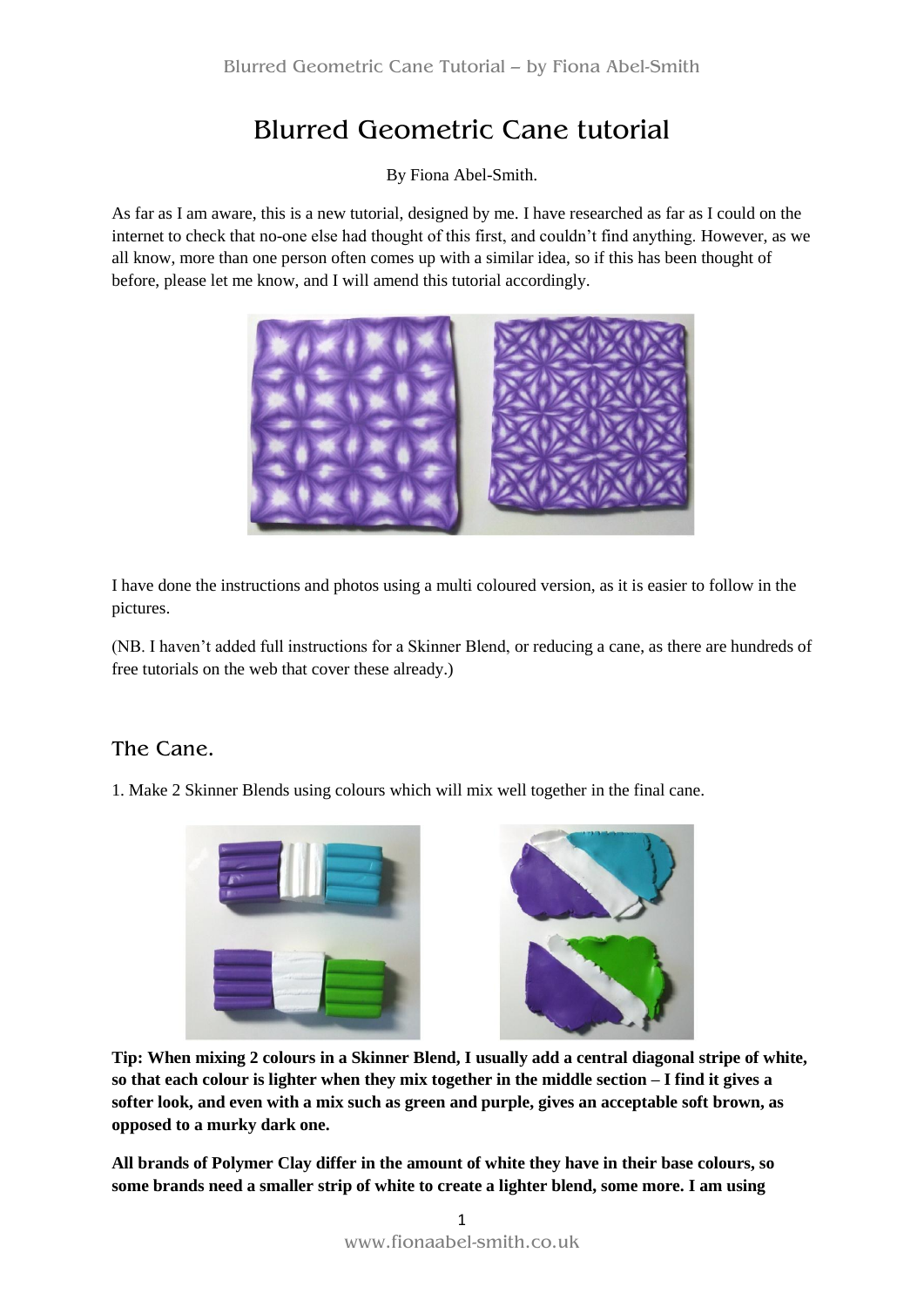**FIMO which has a lot of white in the base colours I have used, so needs a wide stripe of white in the Skinner Blend.**



2. Take one completed Skinner Blend, and cut it in half across the graded colours and lay one piece on top of the other (see photo). Put back through the pasta machine on the same setting you were using, end on, to give one long strip. Then carefully feed it, end on, through the machine on your lowest setting (or  $2<sup>nd</sup>$  to lowest, depending on how your machine works on its lowest setting!) to give a continuous long strip of clay.



3. Roll up your strip from one coloured end to the other (trying to exclude as much air as possible) until you have a cane.

4. Set the cane on its end and cut down through it, to give 4 roughly equal segments. Press each segment separately down its wider length, squeezing the bottom edges inwards to give a thinner, squashed looking, triangular shape. When all 4 are done, press them together firmly, first, just at their bottom edges, and then pull the tops together too, to create a large triangular cane.

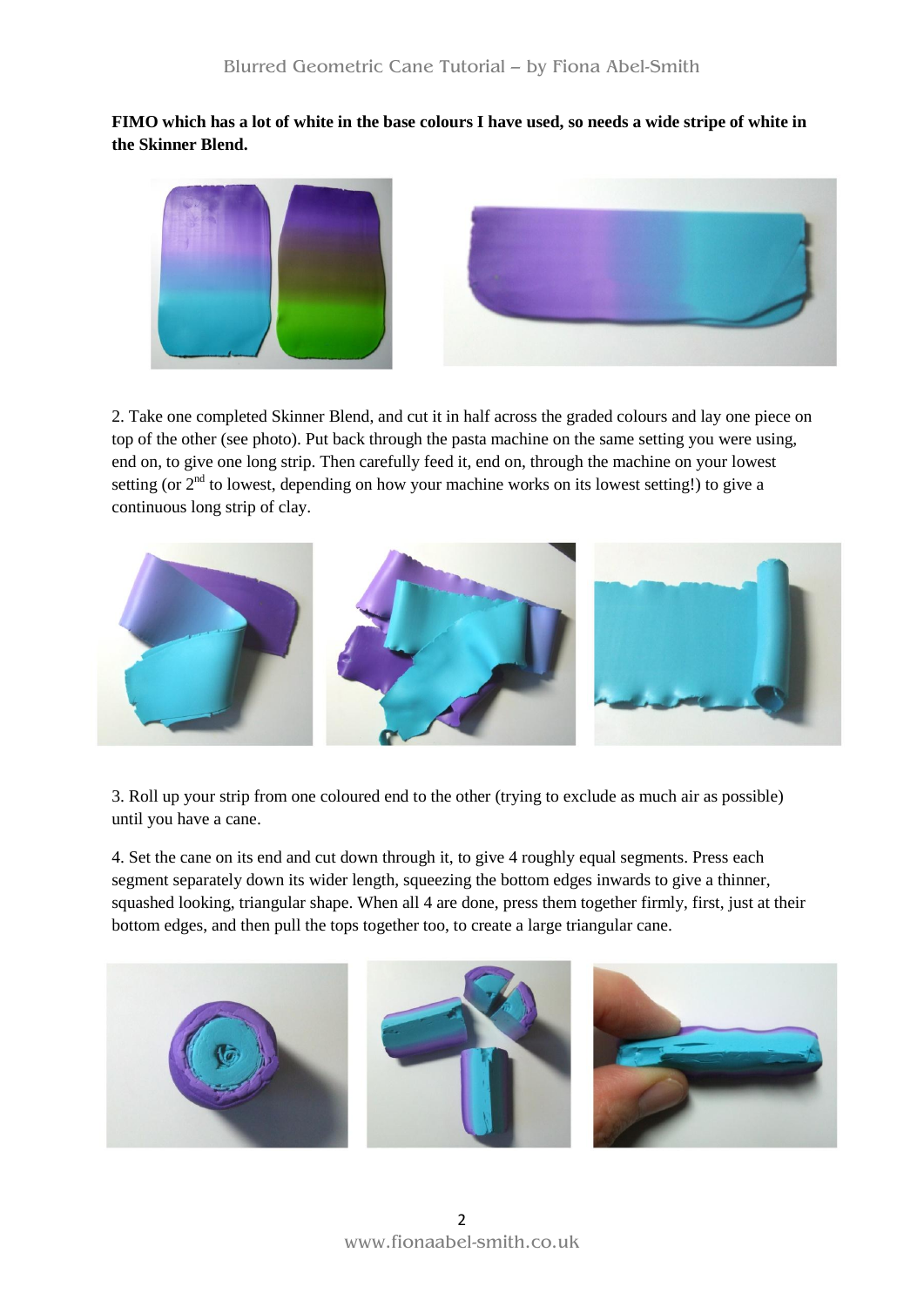## Blurred Geometric Cane Tutorial – by Fiona Abel-Smith



5. Reduce this triangular cane until it is about 4 inches (10cm) in length (after removing the wastage from either end,) and cut into 2 even pieces. Repeat this process for the other blend.

6. Place 2 matching canes together, with the other 2 set diagonally on top (see photo) then press the 4 canes together down their lengths, gently manipulating them till you get a rough oblong shape. Cut your cane in 2 equal pieces and place together to create a square block.



7. Press in down the length of your cane along 2 opposing corners, gently flattening them out, repeat for the other 2 corners. The idea is to make the corners the sides, and the sides the corners, moving the orientation of your pattern by 90degrees.



**Tip: The easiest way to remember where to press is to look along the sides of your cane, and see the seams where your canes initially joined together. Theses seams need to end up at the corners of your square cane, and the sides of your cane should then be seamless.**

8. Reduce this cane until it is about 6 inches (15cm) long (not including the waste from either end). Cut into 2 equal parts and lift them up next to each other to get a perfect match. (Make sure you match